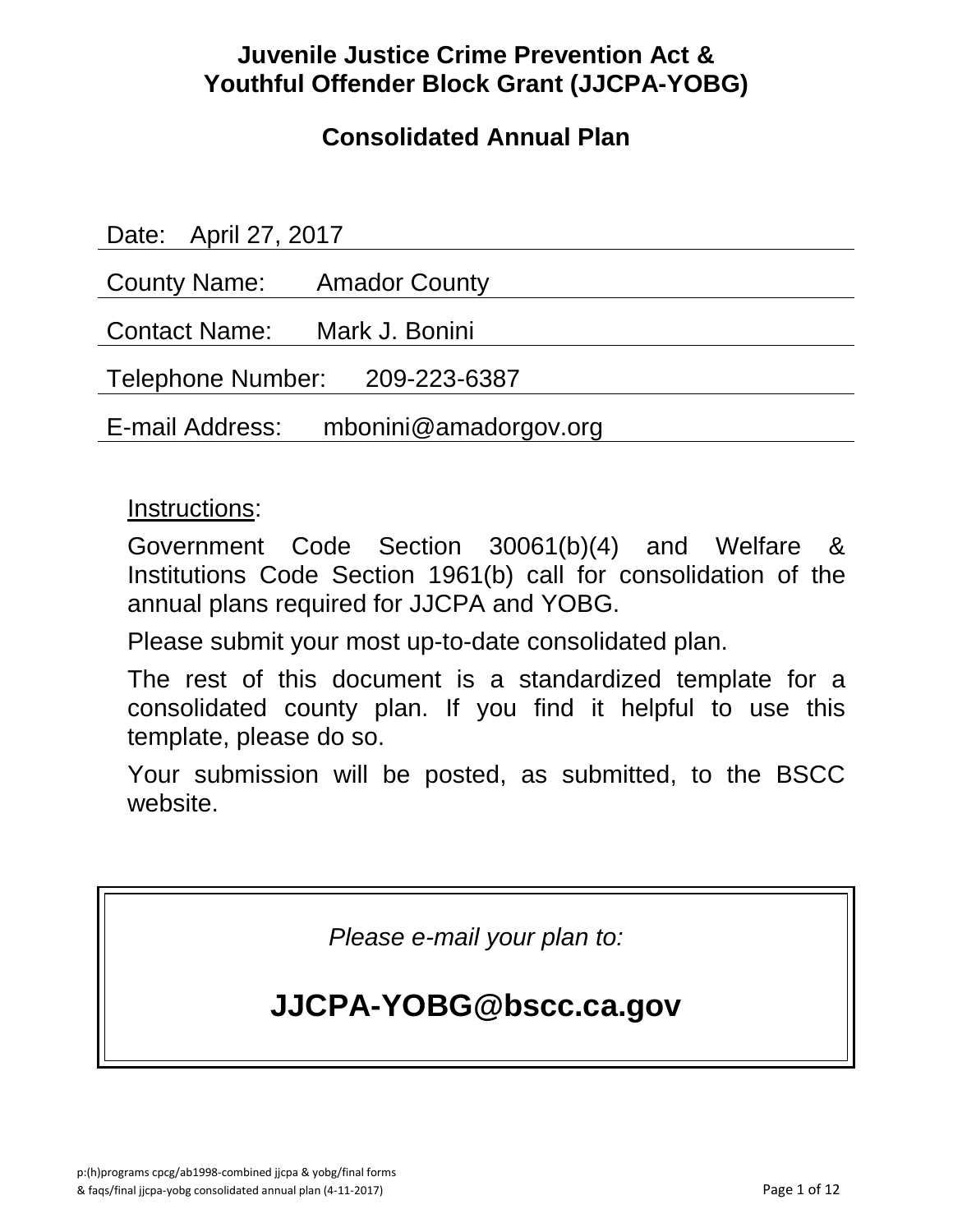## **Juvenile Justice Plan**

Part I. Countywide Service Needs, Priorities and Strategy

- A. Assessment of Existing Services
- B. Identifying and Prioritizing Focus Areas
- C. Juvenile Justice Action Strategy

Part II. Juvenile Justice Crime Prevention Act (JJCPA)

- A. Information Sharing and Data Collection
- B. Funded Programs, Strategies and/or System Enhancements

Part III. Youthful Offender Block Grant (YOBG)

- A. Strategy for Non-707(b) Offenders
- B. Regional Agreements
- C. Funded Programs, Placements, Services, Strategies and/or System **Enhancements**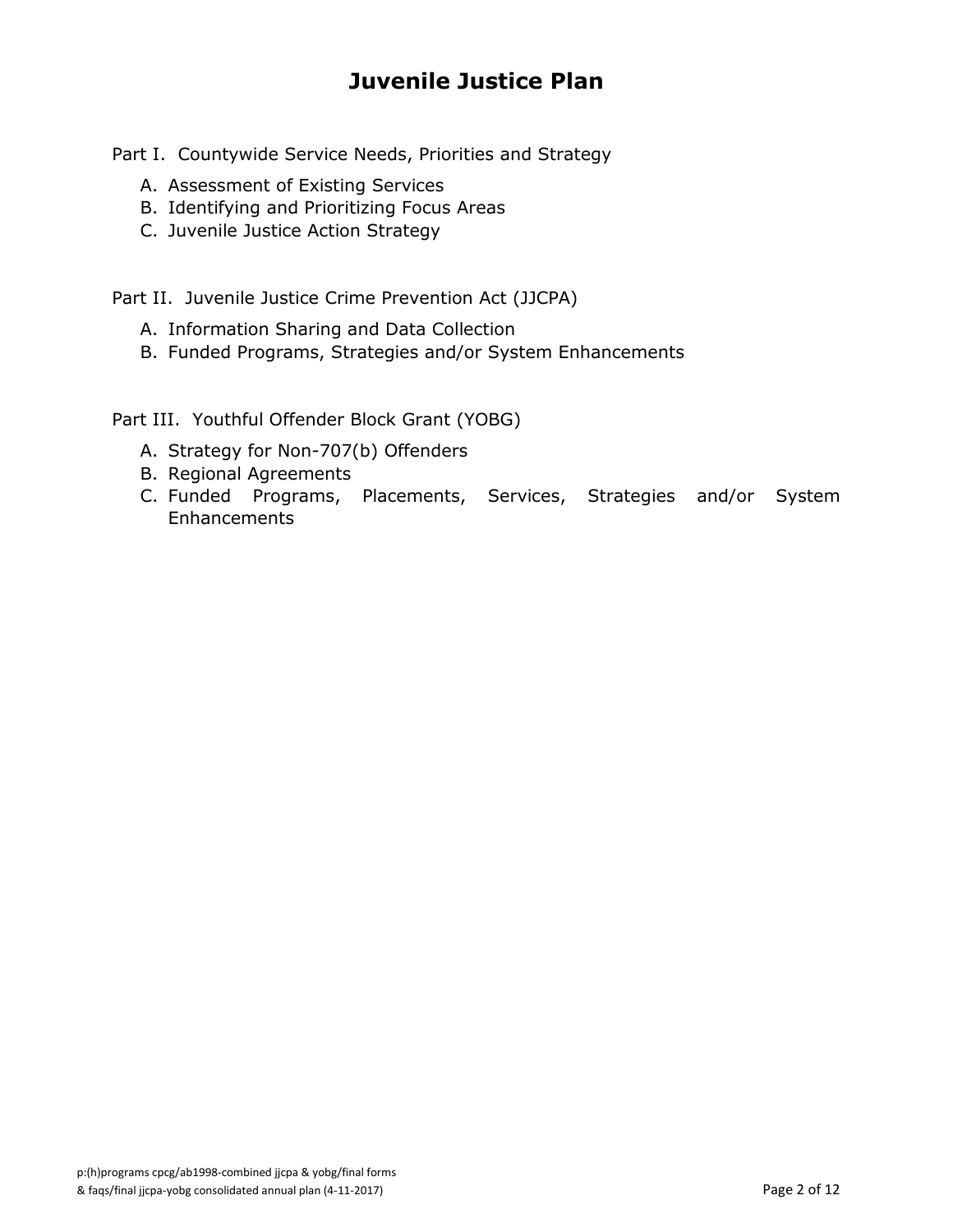#### **Part I. Service Needs, Priorities & Strategy**

*Authority: Government Code Section 30061(b)(4)(A) The multiagency juvenile justice plan shall include, but not be limited to, all of the following components:*

*(i) An assessment of existing law enforcement, probation, education, mental health, health, social services, drug and alcohol, and youth services resources that specifically target at-risk juveniles, juvenile offenders, and their families.*

*(ii) An identification and prioritization of the neighborhoods, schools, and other areas in the community that face a significant public safety risk from juvenile crime, such as gang activity, daylight burglary, late-night robbery, vandalism, truancy, controlled substances sales, firearm-related violence, and juvenile substance abuse and alcohol use.*

*(iii) A local juvenile justice action strategy that provides for a continuum of responses to juvenile crime and delinquency and demonstrates a collaborative and integrated approach for implementing a system of swift, certain, and graduated responses for at-risk youth and juvenile offenders.*

*Government Code Section 30061(b)(4)(B)(ii) Collaborate and integrate services of*  all the resources set forth in clause (i) of subparagraph (A), to the extent *appropriate.*

#### **A. Assessment of Existing Services**

Include here an assessment of existing law enforcement, probation, education, mental health, health, social services, drug and alcohol, and youth services resources that specifically target at-risk juveniles, juvenile offenders, and their families.

Currently and since JJCPA and YOBG funding has been available; Amador County has used said funds to target juveniles with varying needs.

First Responders – Provide in many cases, the first line of enforcement of laws. Amador County has three Police Departments who provide law enforcement for cities within the county, a Sheriff's Office who provides law enforcement for all unincorporated and contract cities within the County and the California Highway Patrol who provides County wide law enforcement primarily enforcing traffic laws.

Probation Department – Provides all supervision of offenders, juvenile and adult, placed on any type of community supervision. The Probation Department also arranges for all detention of juvenile offenders when needed and/or required. Juveniles are dealt with at the lowest level of intervention that insures accountability and rehabilitation. This includes all delinquency, truancy and any and all other at-risk youth residing in Amador County.

Education – Amador County Unified School District and County Office of Education are combined. They provide educational services to approximately 4000 students. Within the county there are seven elementary schools, three junior high schools two high schools and three alternative schools. Amador County schools and the Probation Department have always worked collaboratively to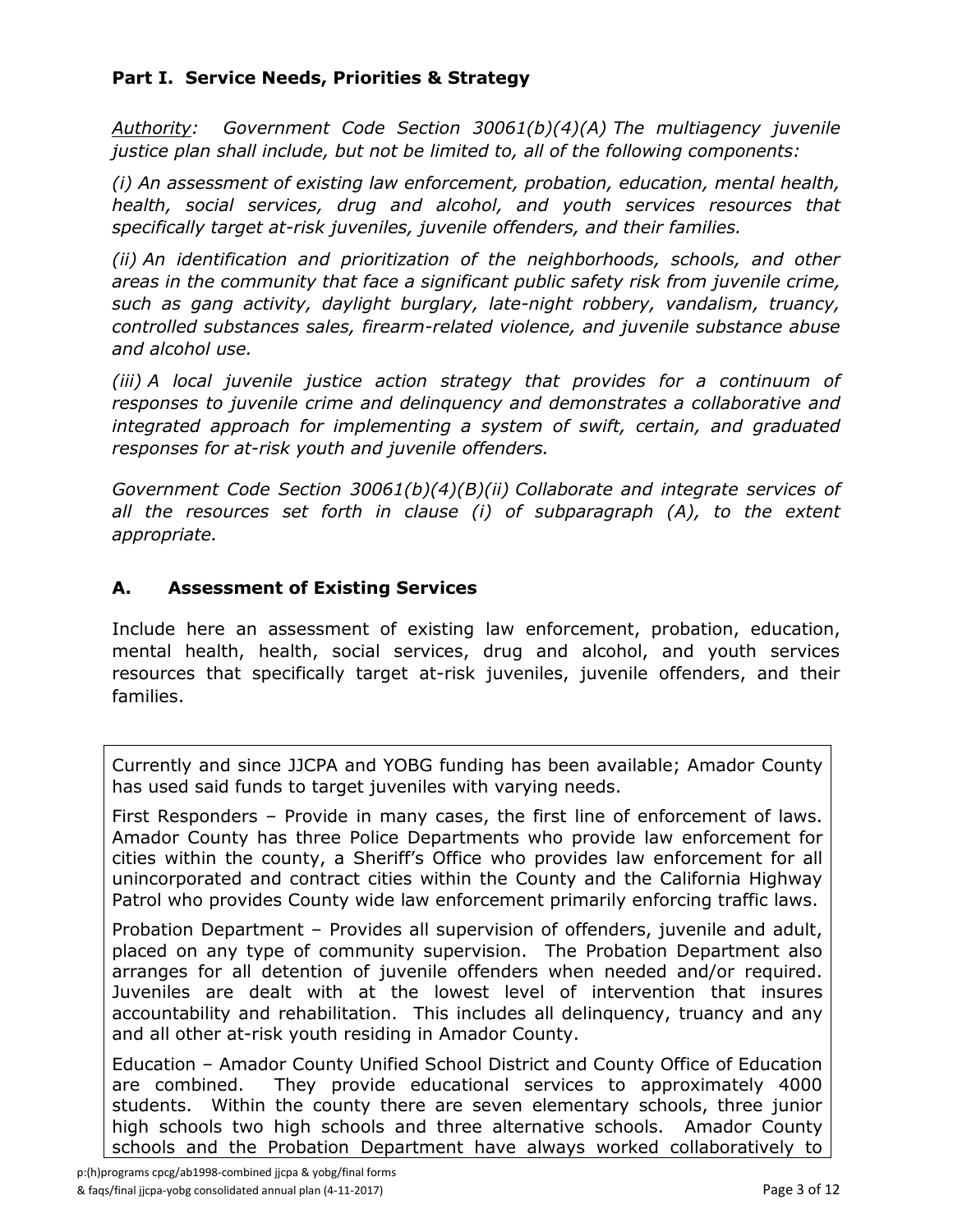address truancy and other social issues with the intended outcome to be healthy students and families.

Health and Human Services (HHS) – Under the umbrella of HHS, Amador County Behavioral Health and Social Services is charged with providing a full gamut of services to citizens of Amador County. The Probation Department and HHS have and continue to collaborate regarding services and strategies to best serve the youth of Amador County. Direct services they currently provide are, mental health counseling and psychotropic medication, alcohol and drug counseling, intervention and placement of dependency youth, funding to eligible families and health and wellness programs.

Community Based Originations (CBOs) – Amador County, although rural, small in size and population has two very good CBOs that specifically service juvenile offenders and their families. Amador Tuolumne Community Action Agency and Nexus Youth and Family Services have both provided and continue to provide direct services to at-risk youth. Programs they provide are alcohol/drug education and counseling, peer counseling/support and aggression replacement therapy.

Due the small rural nature of Amador County, most stakeholders see and meet with each other at most monthly/weekly meetings throughout the county and continually collaborate on a regular basis to not only address current issues, but also discuss trends and best practices in an effort to build healthy families.

Describe what approach will be used to facilitate collaboration amongst the organizations listed above and support the integration of services.

Amador County is a small (606 square mile) rural county located in the foothills of central California. From the 2010 census, the population is 38,091 of which 16.8% are under age 18. 87% of the population is white. The median household income in 2015 dollars is \$54,171 with 13.1% of the population living in poverty. The unemployment rate as of April of 2015 is 6.5%.

Due to the small size and limited resources, county agencies, departments and community based organizations are in many ways forced to collaborate to address issues. Department heads exchange information freely and sit on many boards and committees where by collaborative approaches are required.

Stakeholders have collaborated and will continue to collaborate making every effort to use funding in a conservative manner but offer the widest range of services needed to address our needs.

#### **B. Identifying and Prioritizing Focus Areas**

Identify and prioritize the neighborhoods, schools, and other areas of the county that face the most significant public safety risk from juvenile crime.

Schools – continue to address truancy and supervision of juvenile offenders attending schools to ensure compliance with laws and supervision.

Cities – intervention, prevention and supervision for the highest population density areas.

Rural Parts Of The County – intervention and prevention. Getting activities to youth into these areas is challenging. Ensuring juveniles have transportation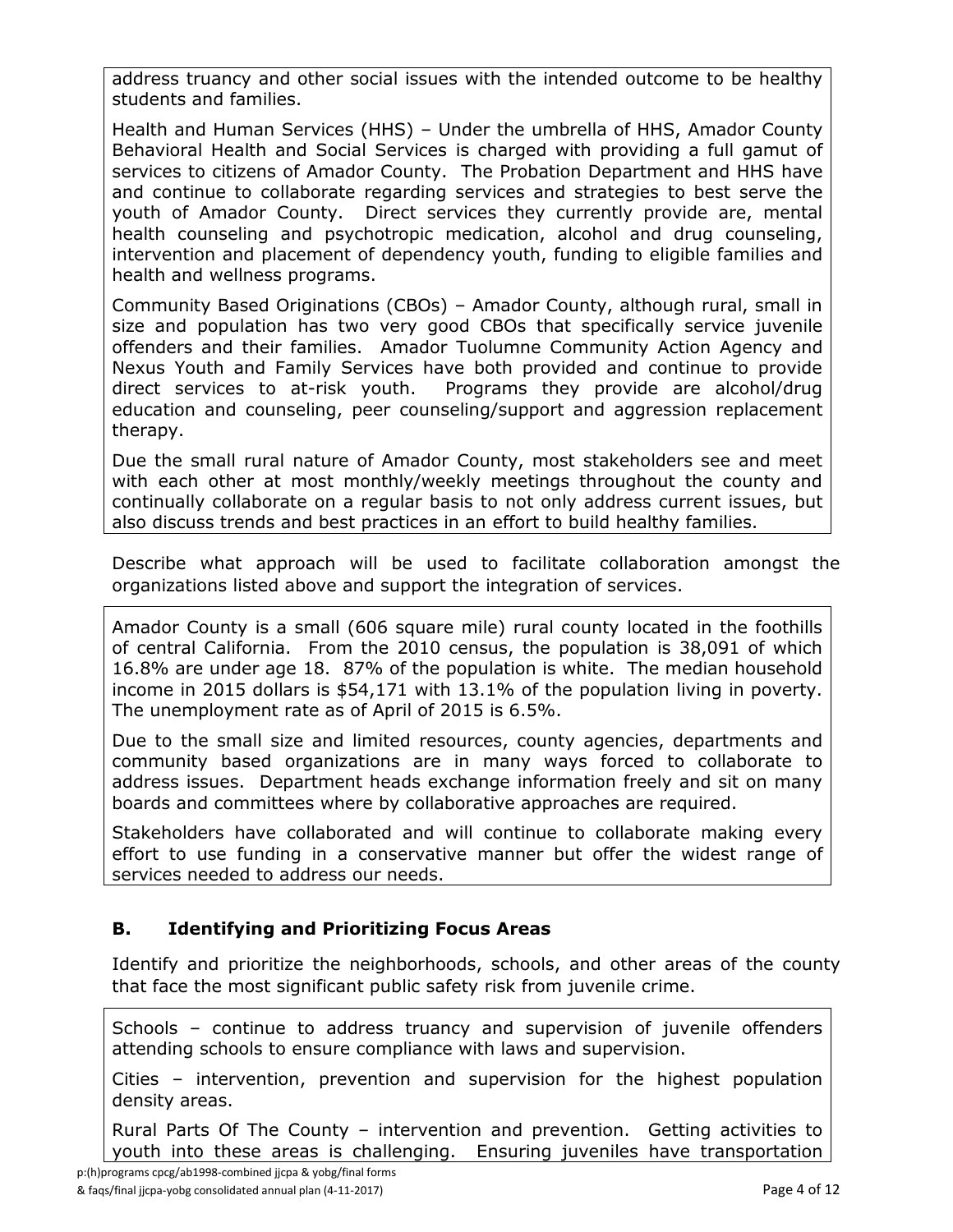to/from activities in more populated areas will be a focus to ensure engagement.

#### **C. Juvenile Justice Action Strategy**

Describe your county's juvenile justice action strategy. Include an explanation of your county's continuum of responses to juvenile crime and delinquency as well as a description of the approach used to ensure a collaborative and integrated approach for implementing a system of swift, certain, and graduated responses for at-risk youth and juvenile offenders.

The Amador County Probation Department will continue to use Probation Officers to provide enforcement of laws and conditions of supervision paired with the social skills usually possessed by a social worker to ensure resources are delivered to youth both already on community supervision as well as those youth exhibiting signs of at-risk behavior.

The team approach of partnering with school site administration, campus supervisors and Probation Officers will allow for quick response times ensuring a collaborative approach when responding to behaviors. It is anticipated Probation Officers will address negative behavior with graduated sanctions and address positive behavior with rewards. Probation Officers will approach all juvenile cases with the same enthusiasm giving juveniles the best possible chance at compliance.

All law enforcement partners have and will continue to have access to each other's case management systems ensuring the fluid exchange of information.

Referrals to county and community based organizations to address not only the needs of the juvenile but also the needs of the family will be a priority. Probation Officers will have knowledge and be equipped to make said referrals at all points of contact with a juvenile. The Probation Office will have authority and the ability to eliminate any and all barriers to services.

Caseloads are and will continue to be low, less than 20-1, to ensure no juvenile and family goes without services.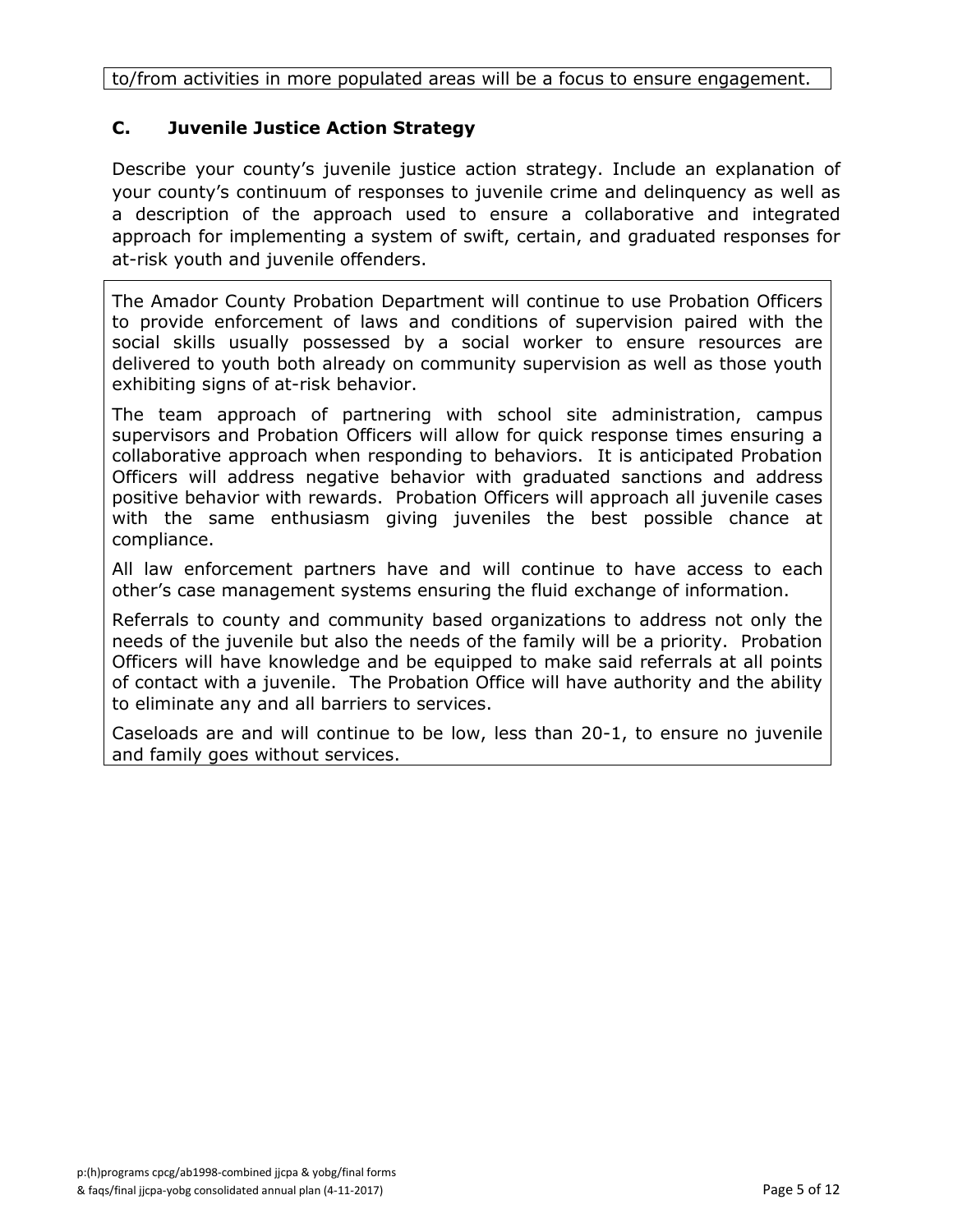#### **Part II. Juvenile Justice Crime Prevention Act (JJCPA)**

*Authority: Government Code Section 30061(b)(4)(B) Programs, strategies, and system enhancements proposed to be funded under this chapter shall satisfy all of the following requirements:*

*(i) Be based on programs and approaches that have been demonstrated to be effective in reducing delinquency and addressing juvenile crime for any elements of response to juvenile crime and delinquency, including prevention, intervention, suppression, and incapacitation.*

*(iii) – Employ information sharing systems to ensure that county actions are fully coordinated, and designed to provide data for measuring the success of juvenile justice programs and strategies."*

*Government Code Section 30061(b)(4)(A) The multiagency juvenile justice plan shall include, but not be limited to, all of the following components:*

*(iv) A description of the programs, strategies, or system enhancements that are proposed to be funded pursuant to this subparagraph.*

#### **A. Information Sharing and Data**

Describe your information systems and their ability to facilitate the sharing of data across agencies within your county. Describe the data obtained through these systems and how those data are used to measure the success of juvenile justice programs and strategies.

Amador County Probation uses an electronic case management system (CMS). The CMS is called AutoMon. AutoMon provides and Amador County Probation subscribes to modules for general case management, assessments, drug testing and use of supervised release administration. JCPSS reporting is also tracked and reported through our CMS.

All law enforcement partners have the ability to access, in real time, AutoMon. Health and Human Services can access AutoMon upon request.

Through our CMS, reporting outcomes for juveniles the department is charged with serving is achievable and will provide accurate data.

The Probation Department has access to the schools computer system to track grades and attendance.

The Probation Department has access to our first responder's computer system to track offenders and author crime reports when warranted.

#### **B. Funded Programs, Strategies and/or System Enhancements**

Using the template on the next page, describe each program, strategy and/or system enhancement that will be supported with funding from JJPCA, identifying anything that is co-funded with Youthful Offender Block Grant (YOBG) moneys.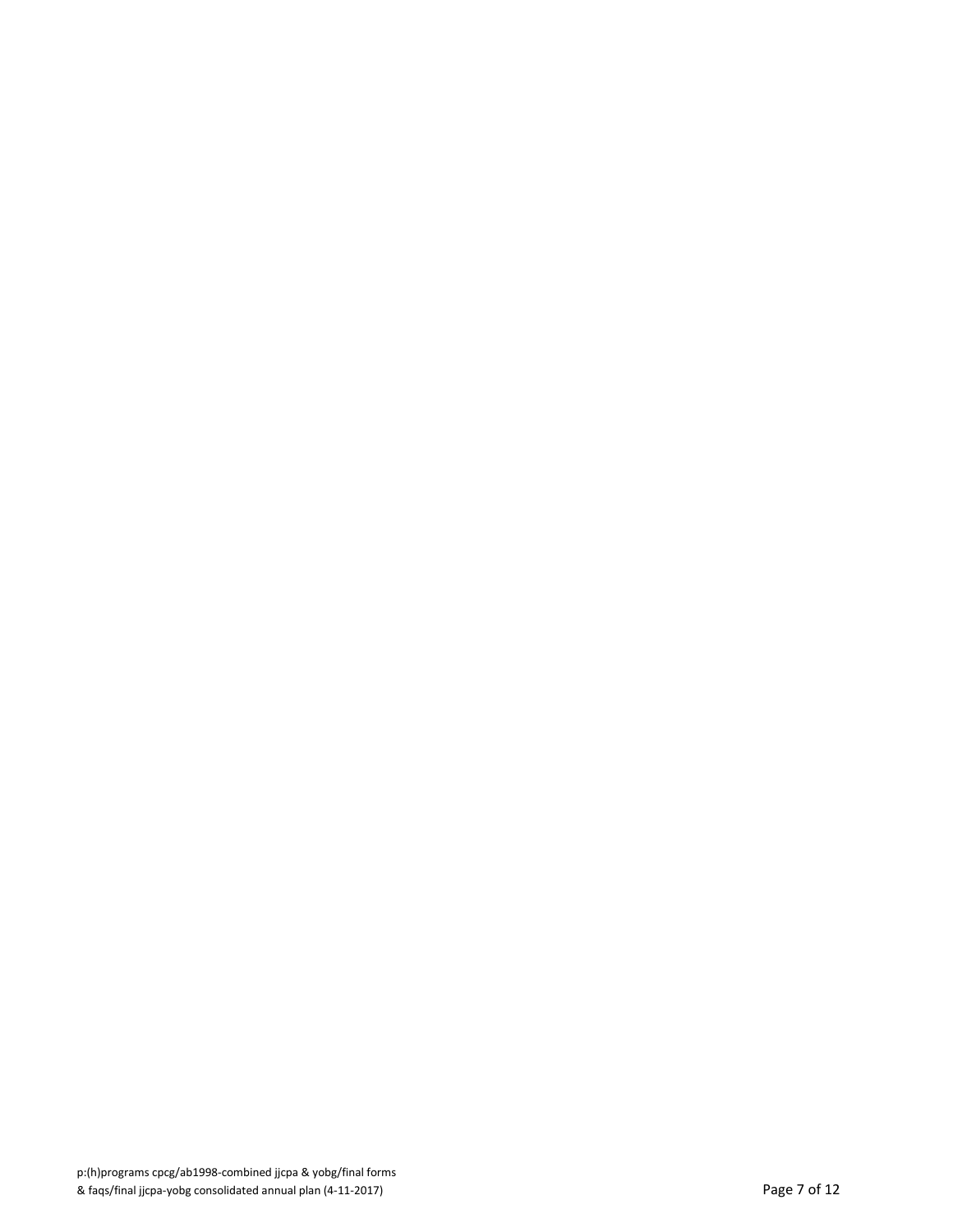### **JJCPA Funded Program, Strategy and/or System Enhancement**

*This template should be copied as many times as needed to capture every program, strategy and system enhancement you plan to fund next year.*

#### *Program Name:*

JJCPA/YOBG Deputy Probation Officer – County and On Campus Supervision

#### **Evidence Upon Which It Is Based:**

Amador County has and continues to have a relatively low juvenile crime rate. Additionally, detention needs continue to remain at low levels since JJCPA was authorized. Placement of juveniles continues to remain at all-time lows as our local system only places juveniles out of their home as a last resort.

Amador County continues to have a relatively low truancy rate. We take an early intervention approach to communicating with our schools and addressing truancy before it becomes a pattern needing to be addressed by the School Attendance Review Board.

With these trends identified since 2000, the evidence is clear our system approach to serving juvenile and their families works.

#### *Description:*

Funding from JJCPA is used to provide direct supervision services to all juveniles coming to the attention of the Probation Department. One Deputy Probation Officer handles this responsibility. Juveniles serviced are; identified at-risk youth, truants, Informal Probationers (654 W&I), Probation w/out Wardship (725a W&I), Wards of the Court (601 and 602 W&I) and Dual Jurisdictional Youth (241.1 W&I). Amador County does not operate a juvenile detention facility. Funds are also used for in-detention programs with contract counties.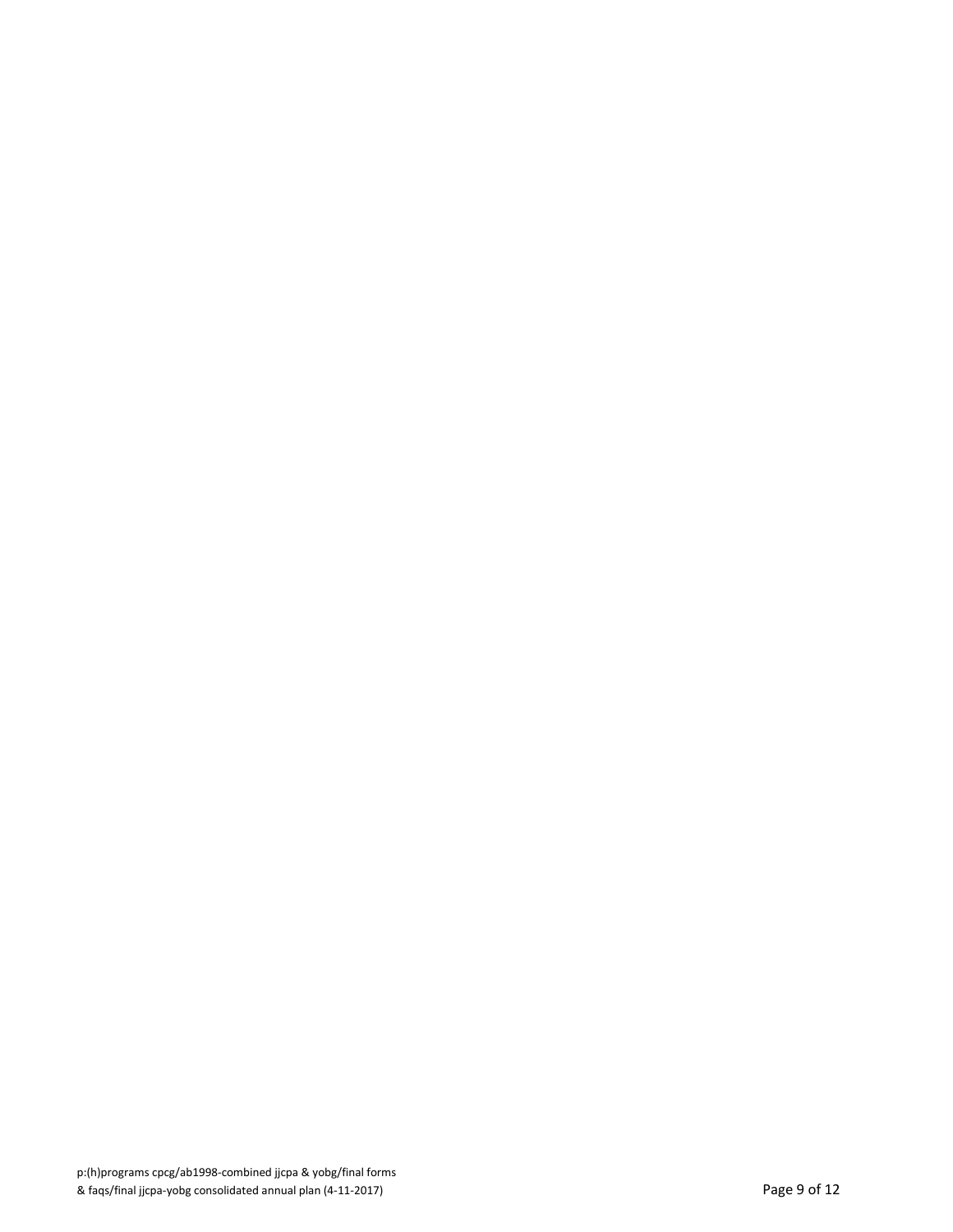#### **Part III. Youthful Offender Block Grant (YOBG)**

*Authority: Welfare & Institutions Code Section 1961(a) – On or before May 1 of each year, each county shall prepare and submit to the Board of State and Community Corrections a Juvenile Justice Development Plan on its proposed programs, strategies, and system enhancements for the next fiscal year from the Youthful Offender Block Grant Fund described in Section 1951. The plan shall include all of the following:*

*(1) A description of the programs, placements, services, strategies, and system enhancements to be funded by the block grant allocation pursuant to this chapter, including, but not limited to, the programs, tools, and strategies outlined in Section 1960.*

*(2) A description of how the plan relates to or supports the county's overall strategy for dealing with youthful offenders who have not committed an offense described in subdivision (b) of Section 707, and who are no longer eligible for commitment to the Division of Juvenile Facilities under Section 733 as of September 1, 2007.*

*(3) A description of any regional agreements or arrangements to be supported by the block grant allocation pursuant to this chapter.*

*(4) A description of how the programs, placements, services, or strategies identified in the plan coordinate with multiagency juvenile justice plans and programs under paragraph (4) of subdivision (b) of Section 30061 of the Government Code.*

#### **A. Strategy for Non-707(b) Offenders**

Describe your county's overall strategy for dealing with non-707(b) youthful offenders who are not eligible for commitment to the Division of Juvenile Justice. Explain how this Plan relates to or supports that strategy.

Amador County has and continues to have a relatively low juvenile crime rate. Additionally, detention needs continue to remain at low levels since JJCPA was authorized. Placement of juveniles continues to remain at alltime lows as our local system only places juveniles out of their home as a last resort.

Amador County continues to have a relatively low truancy rate. We take an early intervention approach communicating with our schools to address truancy before it becomes a pattern needing to be addressed by the School Attendance Review Board.

Supervision of juveniles coupled with referrals to programing and services either offered by the county or community based organizations gives juveniles and their families the highest likelihood of success and wellness.

Low juvenile caseloads, less than 20-1, mean officers have the opportunity to intervene and address any and all needs of juvenile and their family.

With these trends identified since 2000, the evidence is clear our system approach to serving juvenile and their families works.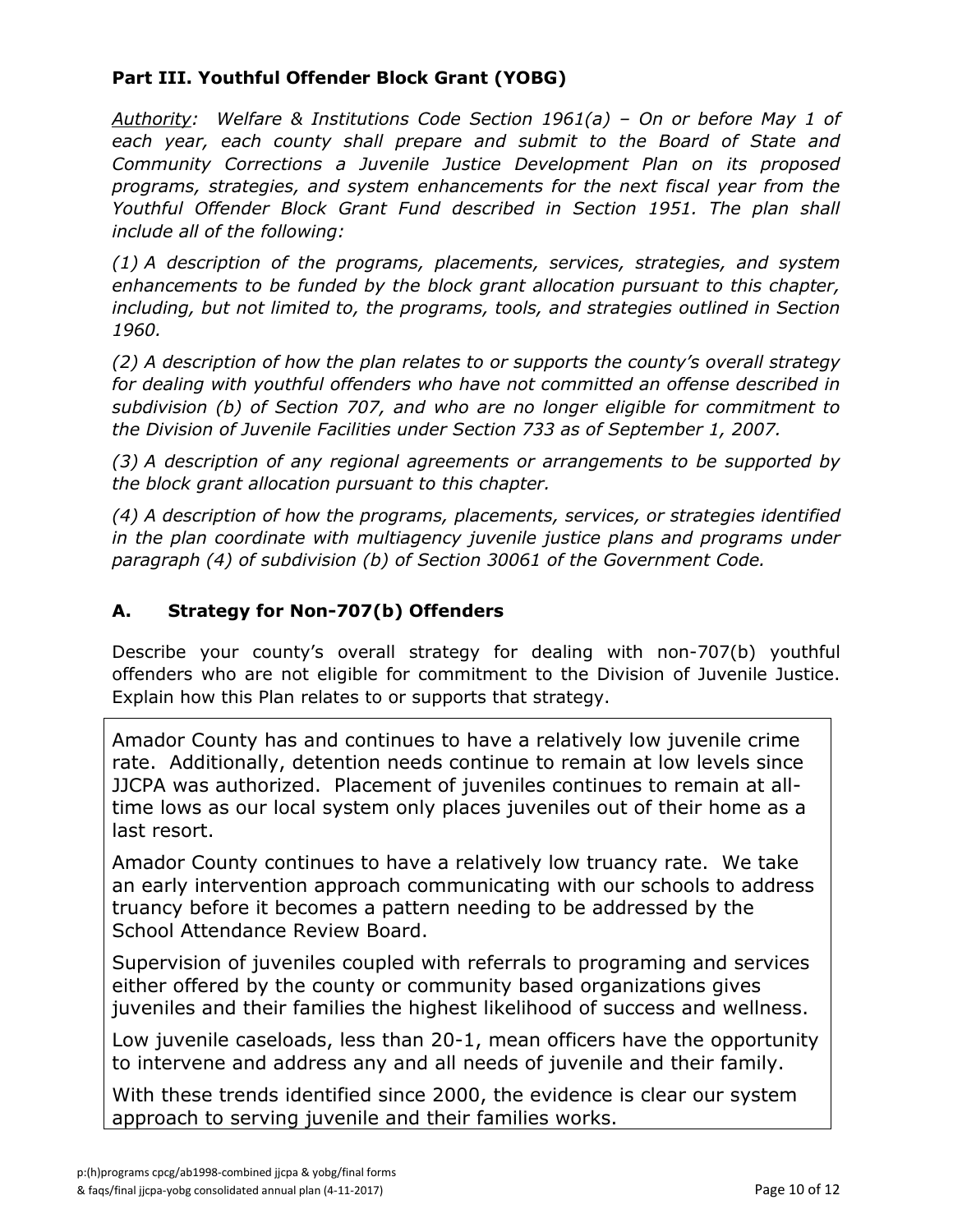#### **B. Regional Agreements**

Describe any regional agreements or arrangements to be supported with YOBG funds.

The Amador County Probation Department uses YOBG funds to support the following services for this population:

Nexus Youth and Family Services – Aggression Replacement Therapy and 180 U-Turn are provide to all appropriate juvenile populations.

Psychological Evaluations order by the juvenile court to assist in determining appropriate dispositions of juvenile cases.

Amador County Health and Human Services – individualized substance abuse and behavioral health counseling for juveniles and families.

AutoMon – case management system specifically, annual maintenance and escrow fee, web-check-in and National Crime and Delinquency (NCCD) Juvenile Assessment and Intervention System (JAIS).

Juvenile Detention – Amador County does not have a juvenile detention facility. Contracts are in effect with El Dorado, Nevada and Yolo Counties for detention and in-detention programs. A contact with the newly constructed Tuolumne County Juvenile Detention Facility is pending.

#### **C. Funded Programs, Placements, Services, Strategies and/or System Enhancements**

Using the template on the next page, describe the programs, placements, services, strategies, and system enhancements to be funded through the YOBG program. Explain how they complement or coordinate with the programs, strategies and system enhancements to be funded through the JJCPA program.